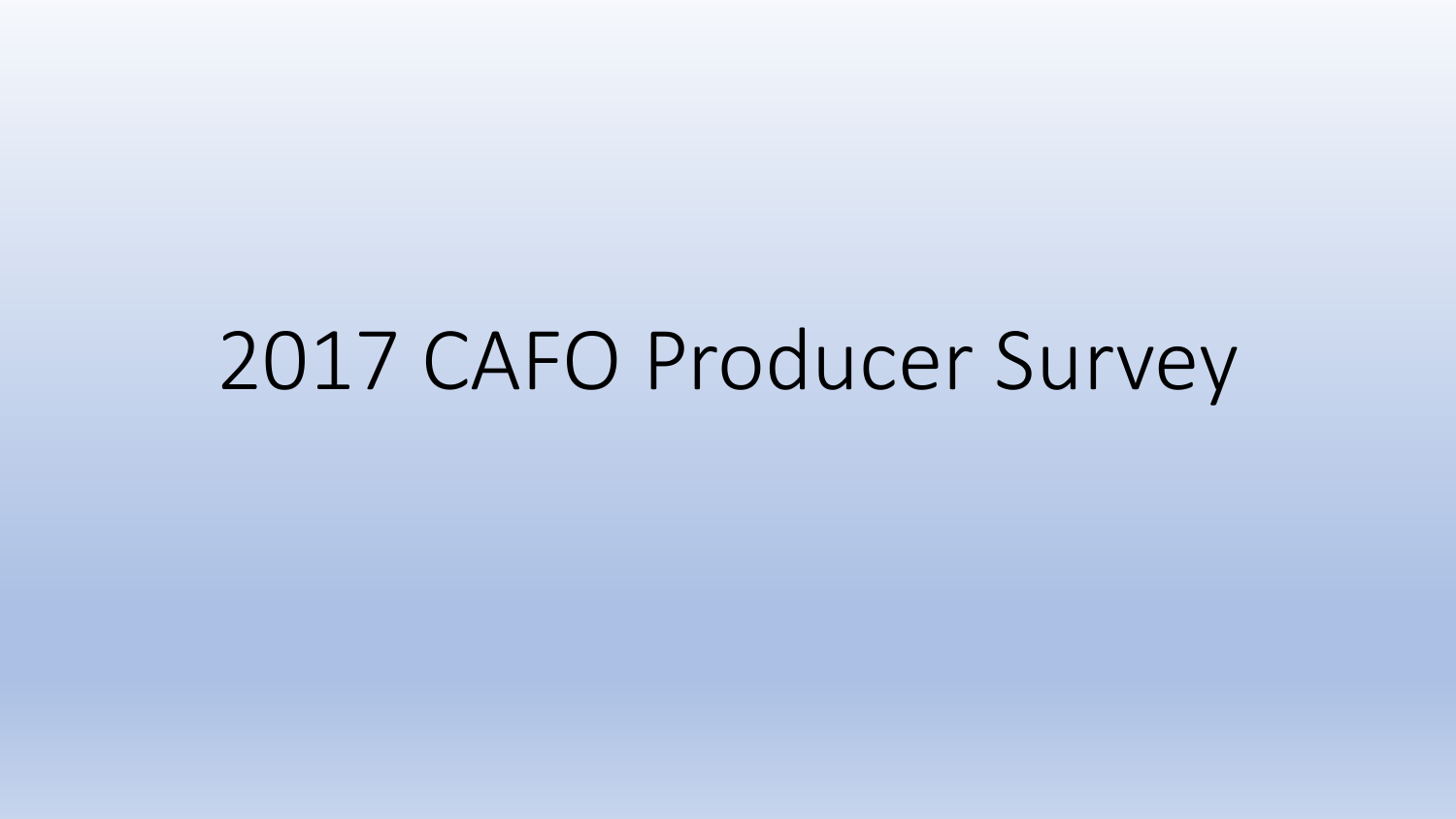### June 2017 - Surveys sent by mail to producers identified by 2012 Land Use Survey and those CAFOs Issued Permits

- 247 Surveys sent
- 123 Responses
- Response Rate: 50%
- Confidence Level: 95%
	- This tells you how sure you can be of the error of margin. It is expressed as a percentage and represents how often the true percentage of the population who would pick an answer lies within the margin of error
- Margin of Error: 6.3%
	- This is the plus-or-minus figure usually reported in newspaper or television opinion poll results. For example, if you use a margin of error of 6% and 47% percent of your sample picks an answer, you can be "sure" that if you had asked the question to the entire population, between 41% (47-6) and 53% (47+6) would have picked that answer.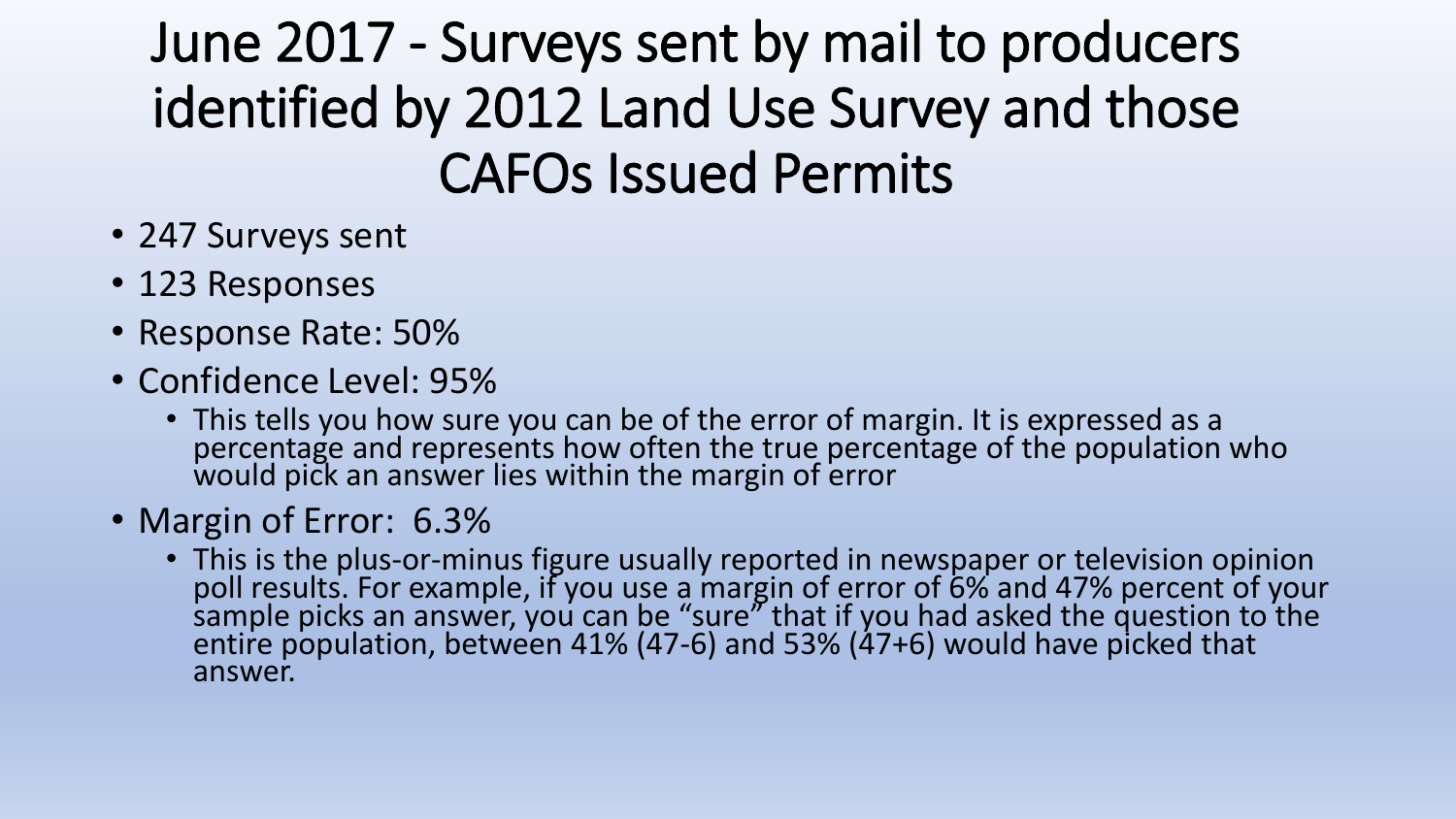### Do you raise Livestock?

- 123 Responses
	- 106 Yes
	- 17 No

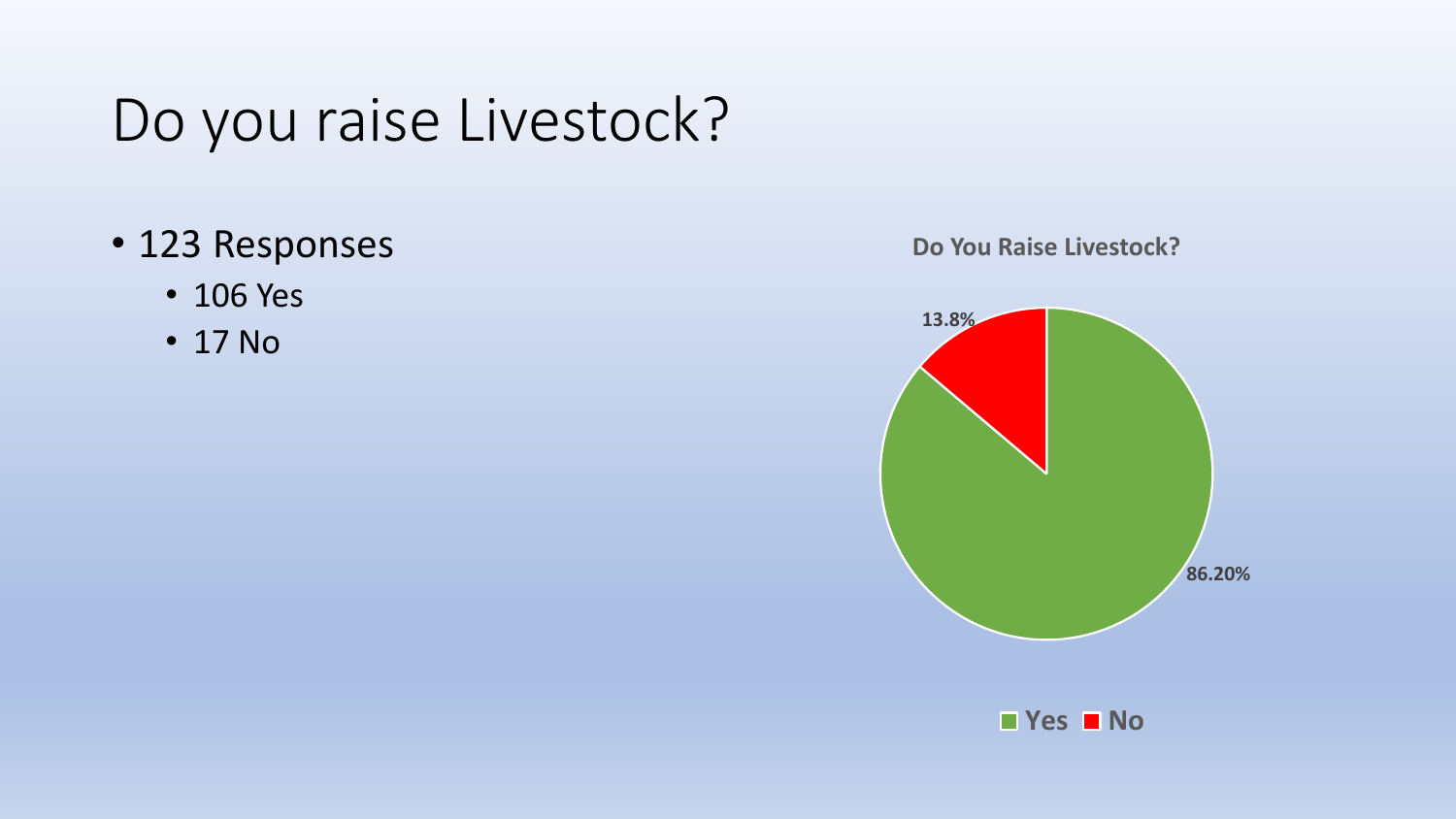### What Type of Animals do you Raise?

- **105 Responses**
	- **92 raised Beef Cattle**
	- **13 raised Dairy Cattle**
	- **5 raised Swine**
	- **5 raised Poultry**
	- **11 raised Sheep**
	- **19 raised Horses**

**What Type of Animals Do You Raise?**

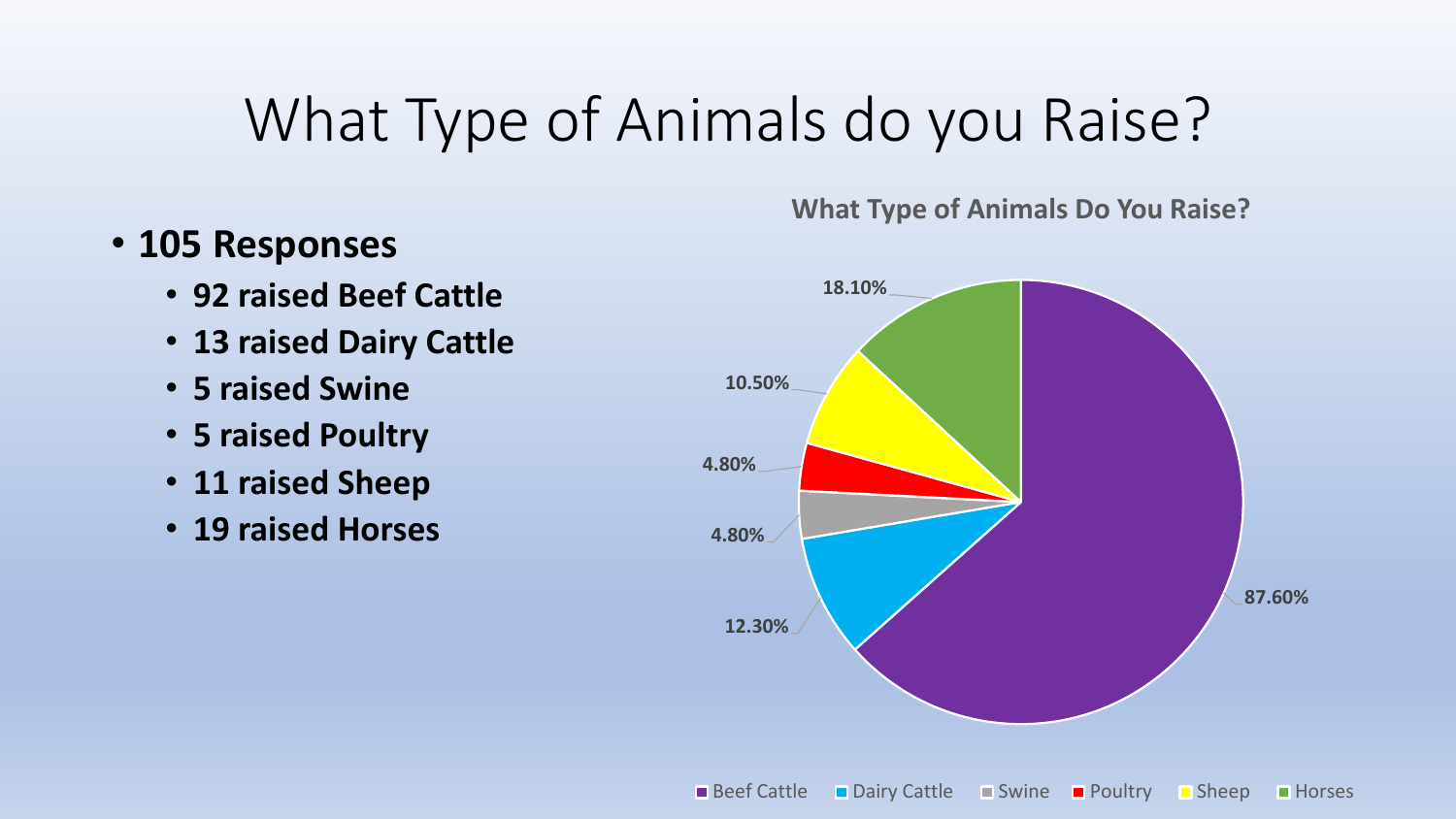### At any one time during the year how many animals do you raise?

#### • **106 Responses**

- **72%** have less than 500 animal units or a class 4 operation – currently a permitted use
- **17%** have between 501 and 999 AU or a class 3 operation – currently a conditional use
- **7%** have between 1000 and 1999 AU or a class 2 operation – currently a conditional use
- **4%** have over 2,000 AU or a class 1 operation – currently a conditional use

| <b>Number of Animals</b> | <b>Number of Responses</b> | <b>Percentage</b> |
|--------------------------|----------------------------|-------------------|
| 1 to 100 animals         | 36                         | 34%               |
| 101 to 300 animals       | 28                         | 26%               |
| 301 to 500 animals       | 13                         | 12%               |
| 501 to 999 animals       | 18                         | 17%               |
| 1,000 to 2,000 animals   | $\overline{7}$             | 7%                |
| <b>Over 2,000</b>        | $\overline{4}$             | 4%                |
| <b>TOTAL</b>             | 106                        |                   |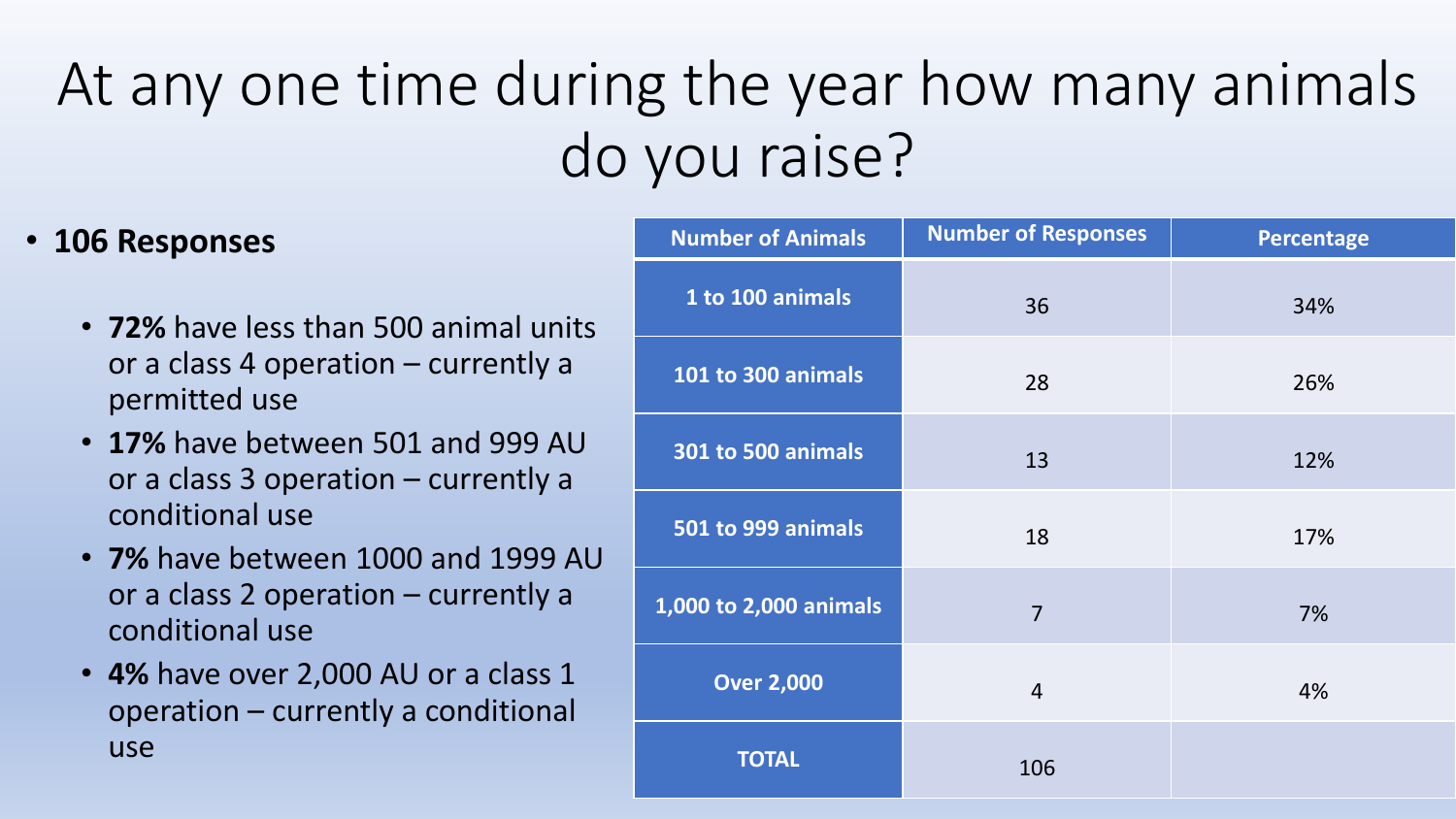### How are the animals confined?

**Free Range** 

#### • **106 Responses**

- **35– Open Lot Only**
- **6 – Open Lot/Under Roof/Free Range**
- **7– Open Lot/Under Roof**
- **32 - Open Lot/Free Range**
- **3 – Under Roof/Free Range**
- **6 - Under Roof Only**
- **17 – Free Range**

#### **How are the animals confined?**



- Open Lot/Under Roof Open Lot/Free Range
- Under Roof/Free Range Name National Punder Roof Only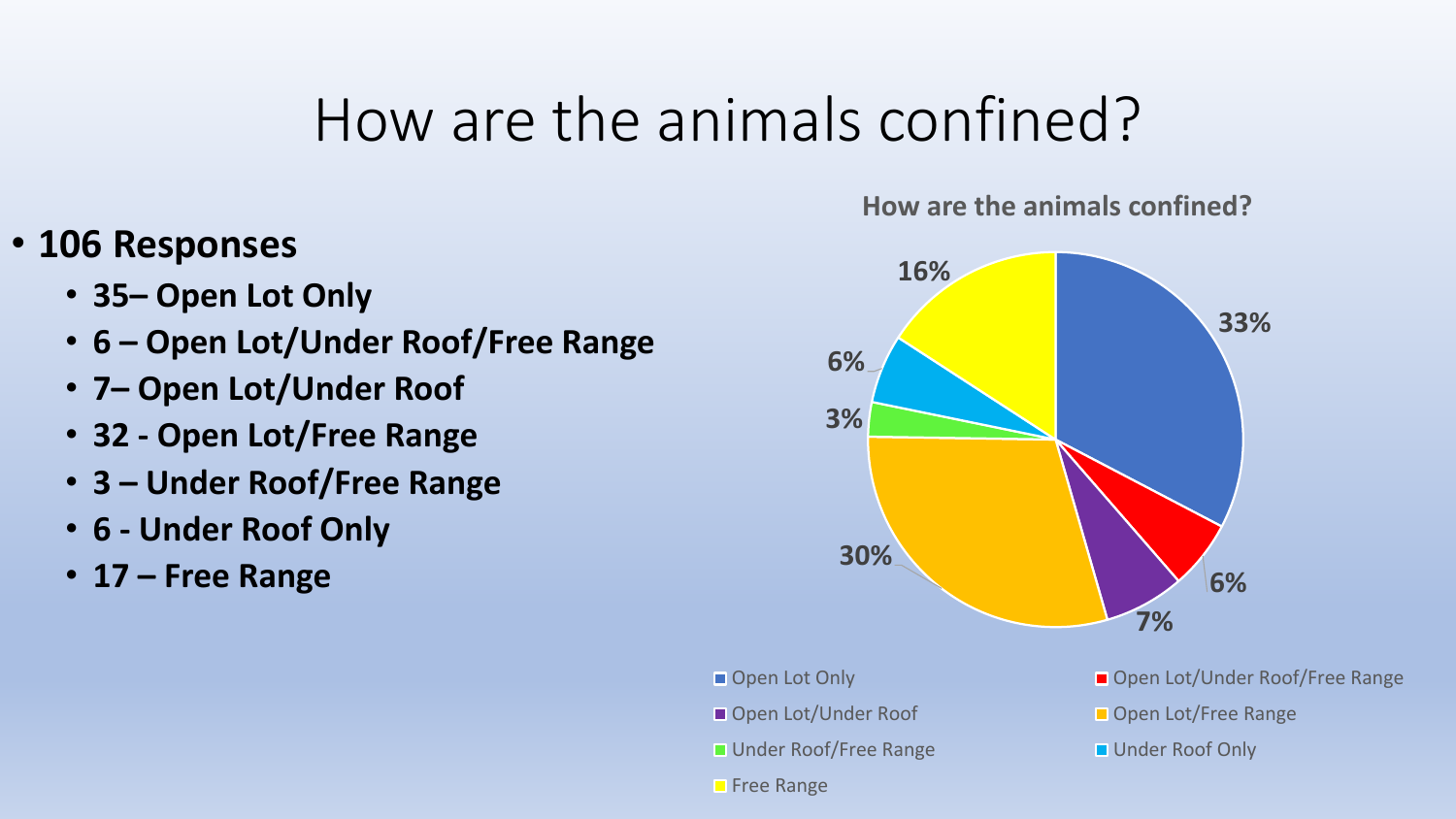### Do You Plan To Increase your Herd Size in the Next 20 Years?

- **106 Responses**
	- **60 - No**
	- **43 -Yes**
	- **3 – No Opinion**

#### **Do You Plan To Increase your Herd Size in the Next 20 Years?**

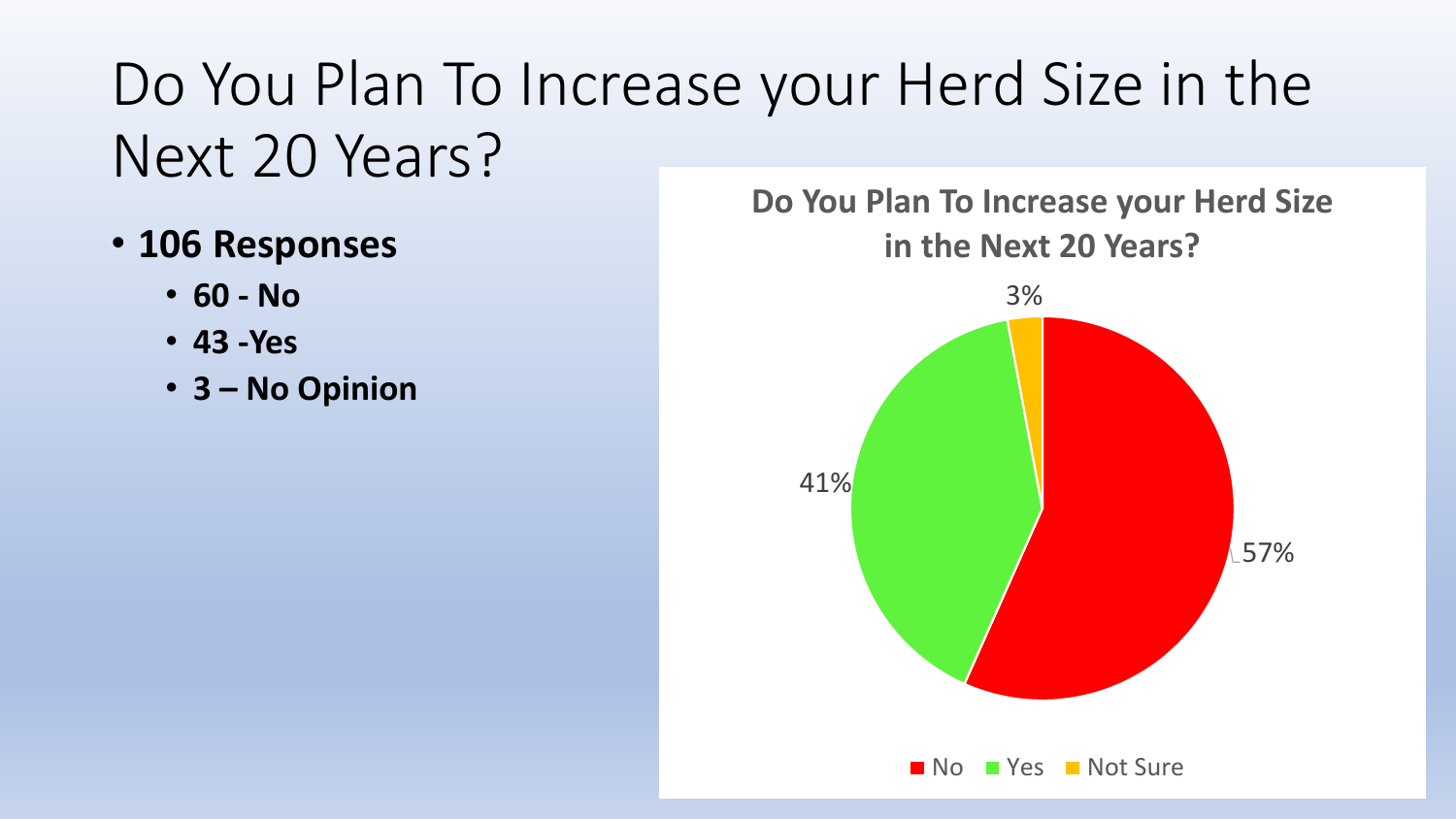Current operations planning on expanding in the Next 20 years

- •**41% of all producers plan on expanding**
	- **Under 100 Animals – 22%**
	- •**101 to 300 Animals – 36%**
	- •**301 to 500 Animals – 54%**
	- •**501 to 999 Animals – 67%**
	- •**1,000 to 1,999 Animals – 57%**
	- •**Over 2,000 Animals – 50%**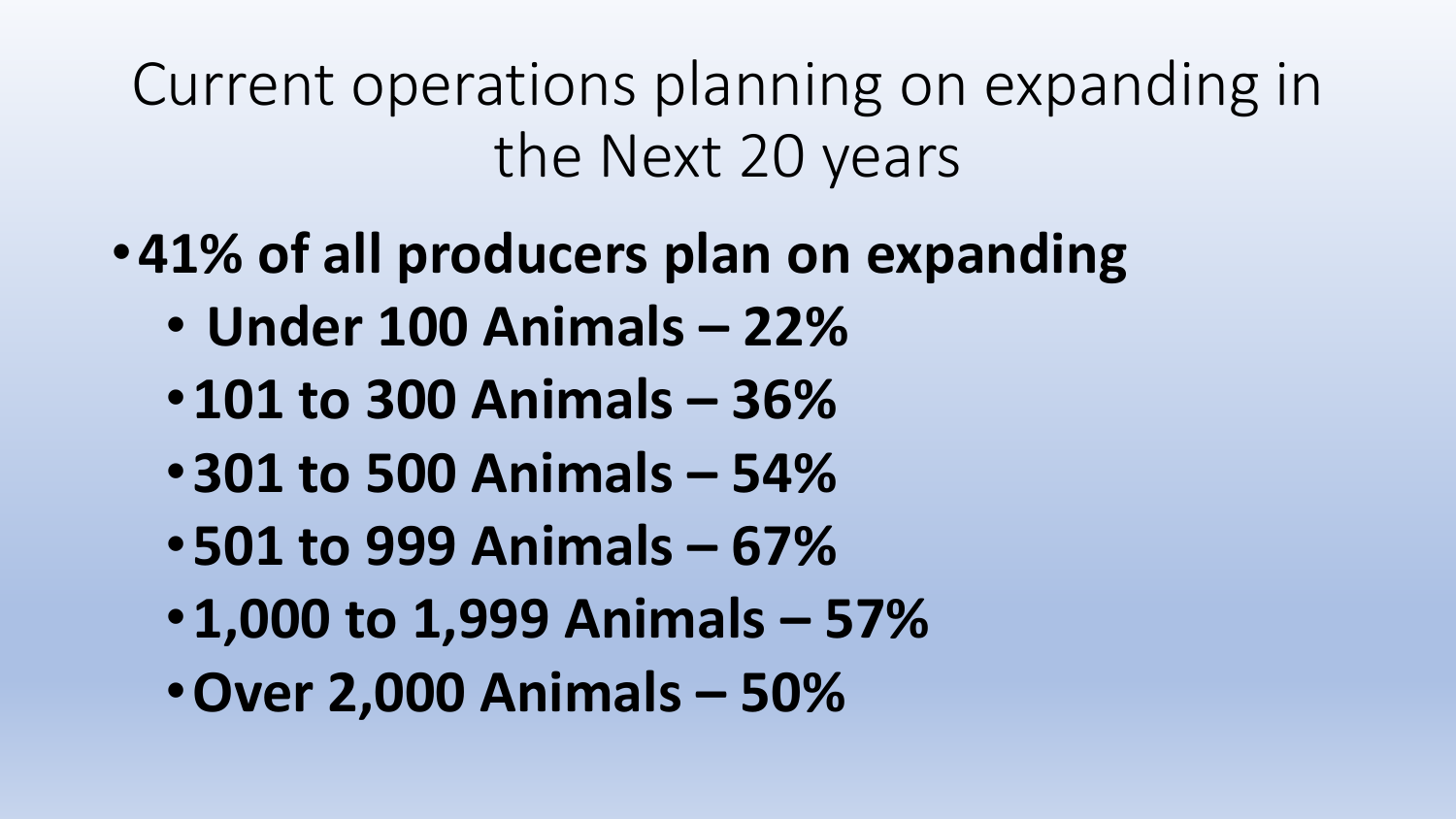### Average Size of Expansion over the Next 20 years

- **Under 100 Animals - 22% (15) Plan on Expanding**
	- **Range 60 to 2,000**
	- **Average Expansion - 70**
- **101 to 300 Animals - 36% (19) Plan on Expanding**
	- **Range 50 to 1,700**
	- **Average Expansion – 470**
- **301 to 500 Animals - 54% (13) Plan on Expanding**
	- **Range 200 to 1,000**
	- **Average Expansion – 490**
- **501 to 999 Animals - 67% (23) Plan on Expanding** 
	- **Range 400 to 9,000**
	- **Average Expansion – 990**
- **1,000 to 1,999 Animals - 57% (8) Plan on Expanding**
	- **Range 500 to 3,000**
	- **Average Expansion – 1,250**
- **Over 2,000 Animals - 50% (4) Plan on Expanding**
	- **Range 2,000 to 15,000**
	- **Average Expansion – 2,000**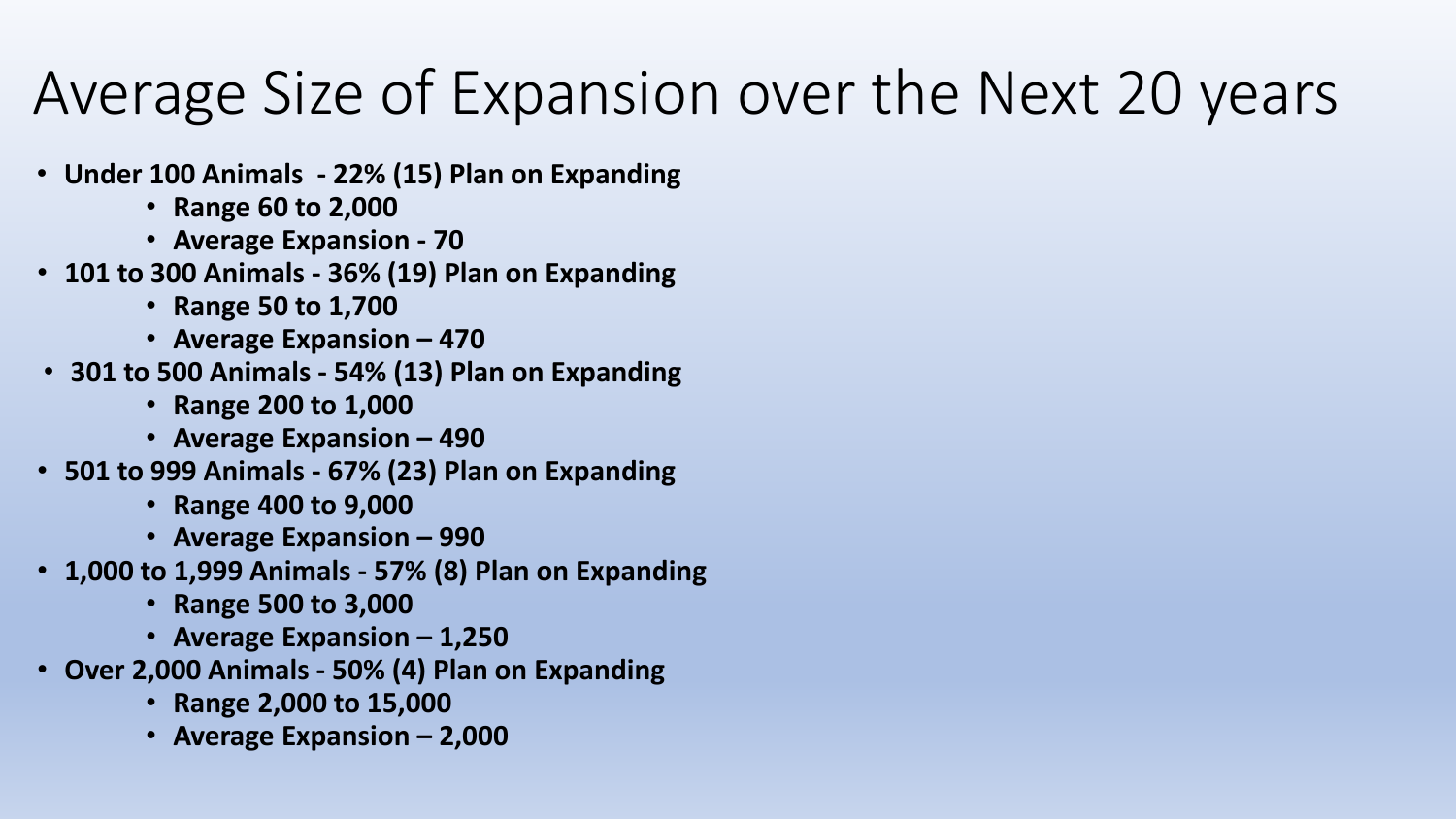What is your perception regarding Codington County's existing CAFO regulations?

- **106 Responses**
	- **Just Right (53)**
	- **Too Strict (11)**
	- **Too Relaxed (28)**
	- **No Response (14)**
- **79% of those that thought the responses were too relaxed raised less than 300 animals**
- **64% of those that thought the responses were just right raised less than 500 animals**
- **46% of those that thought the responses were too restrictive raised more than 500 animals**

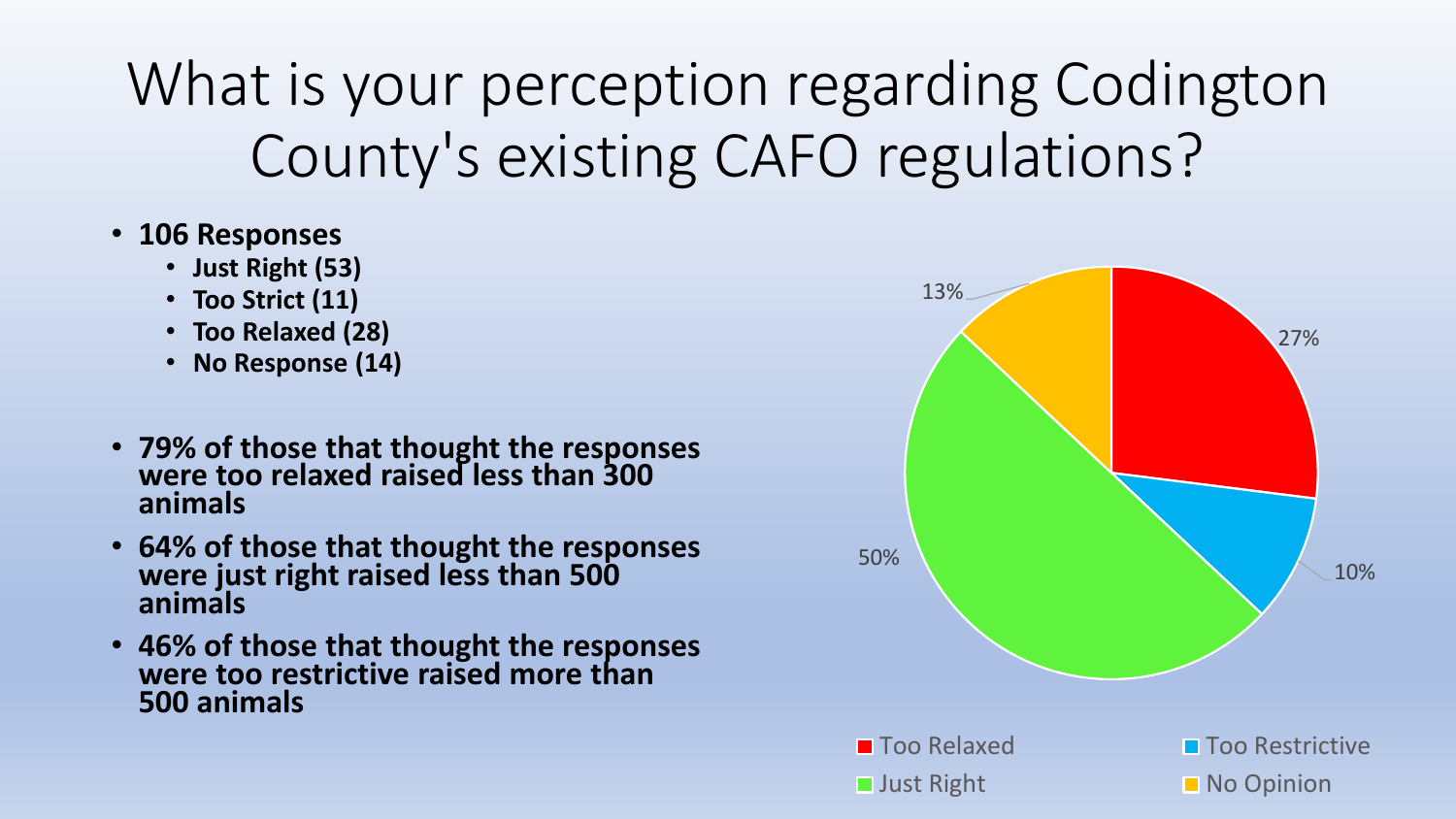Codington County currently requires new and expanding CAFOs over 2,000 animal units to be located at least 1/2 mile from the nearest neighboring house. Is this setback adequate?

- **106 Responses**
	- **64 - Yes**
	- **36 - No**
	- **6 – No Opinion**



**No No Definion**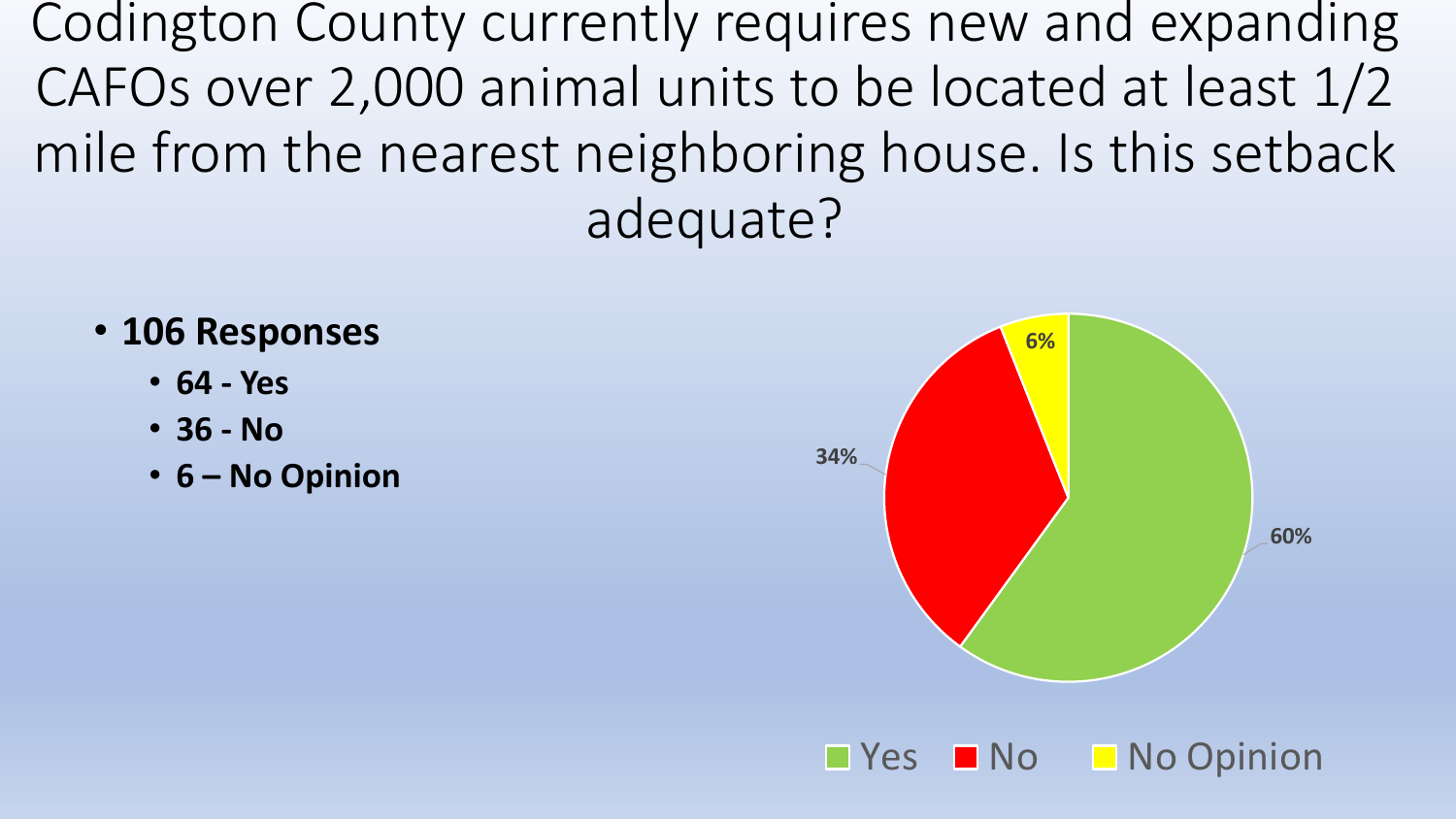### What should the setback be (2,000 Animal Units)?

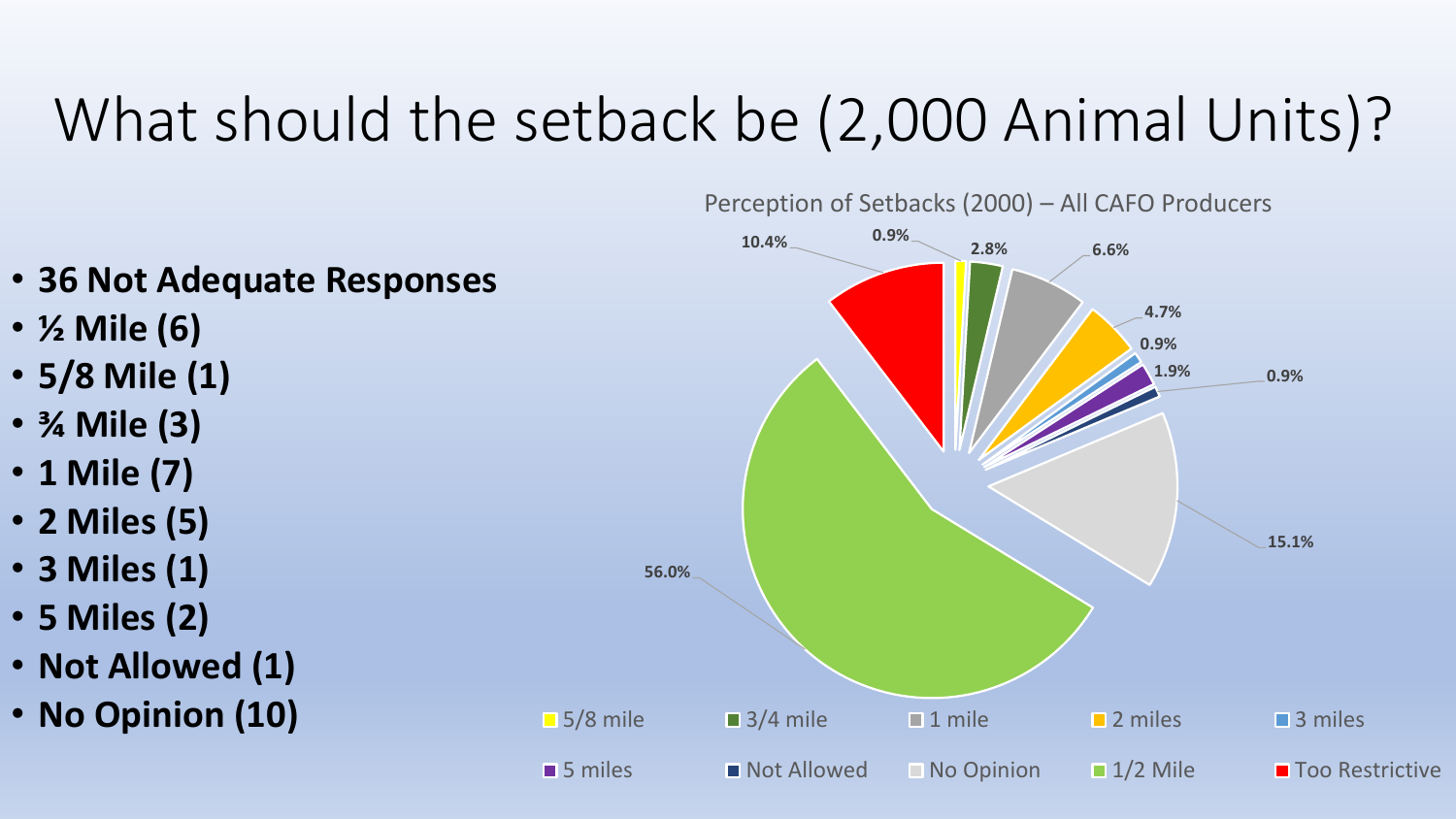### What should the setback be (3,000 Animal Units)?

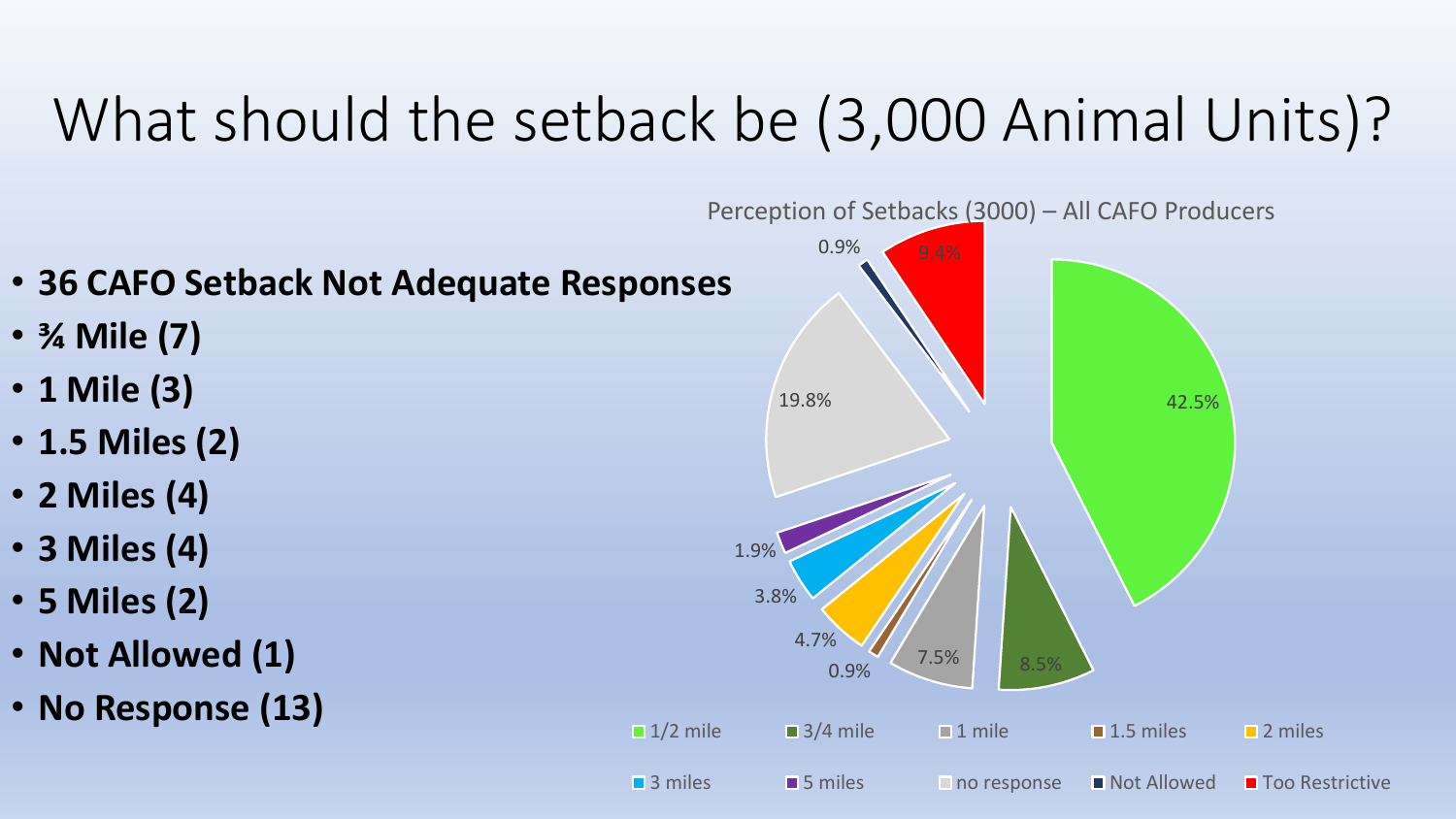### What should the setback be (4,000 Animal Units)?

Perception of Setbacks (4000) – All CAFO Producers



### • **36 CAFO Setback Not Adequate Responses**

- **¾ Mile (4)**
- **1 Mile (4)**
- **1.5 Miles (5)**
- **2.5 Miles (2)**
- **3 Miles (2)**
- **4 Miles (2)**
- **5 Miles (2)**
- **Not Allowed (1)**
- **No Opinion (14)**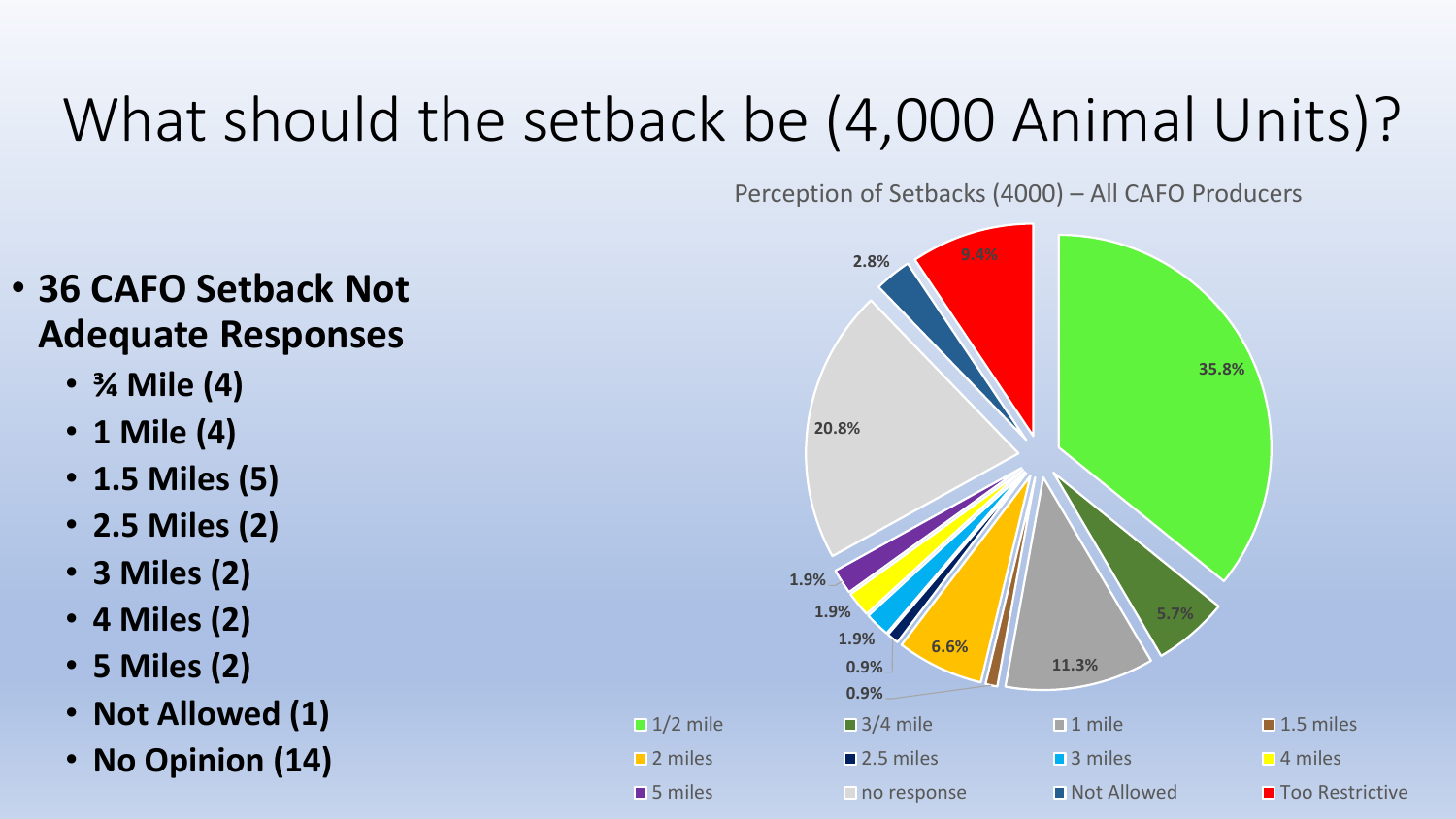### What should the setback be (5,000 Animal Units)?

- **36 CAFO Setback Not Adequate Responses**
- **15/16 Mile (1)**
- **1 Mile (8)**
- **2 Miles (4)**
- **3 Miles (3)**
- **5 Miles (4)**
- **Not Allowed (3)**
- **No Opinion (13)**

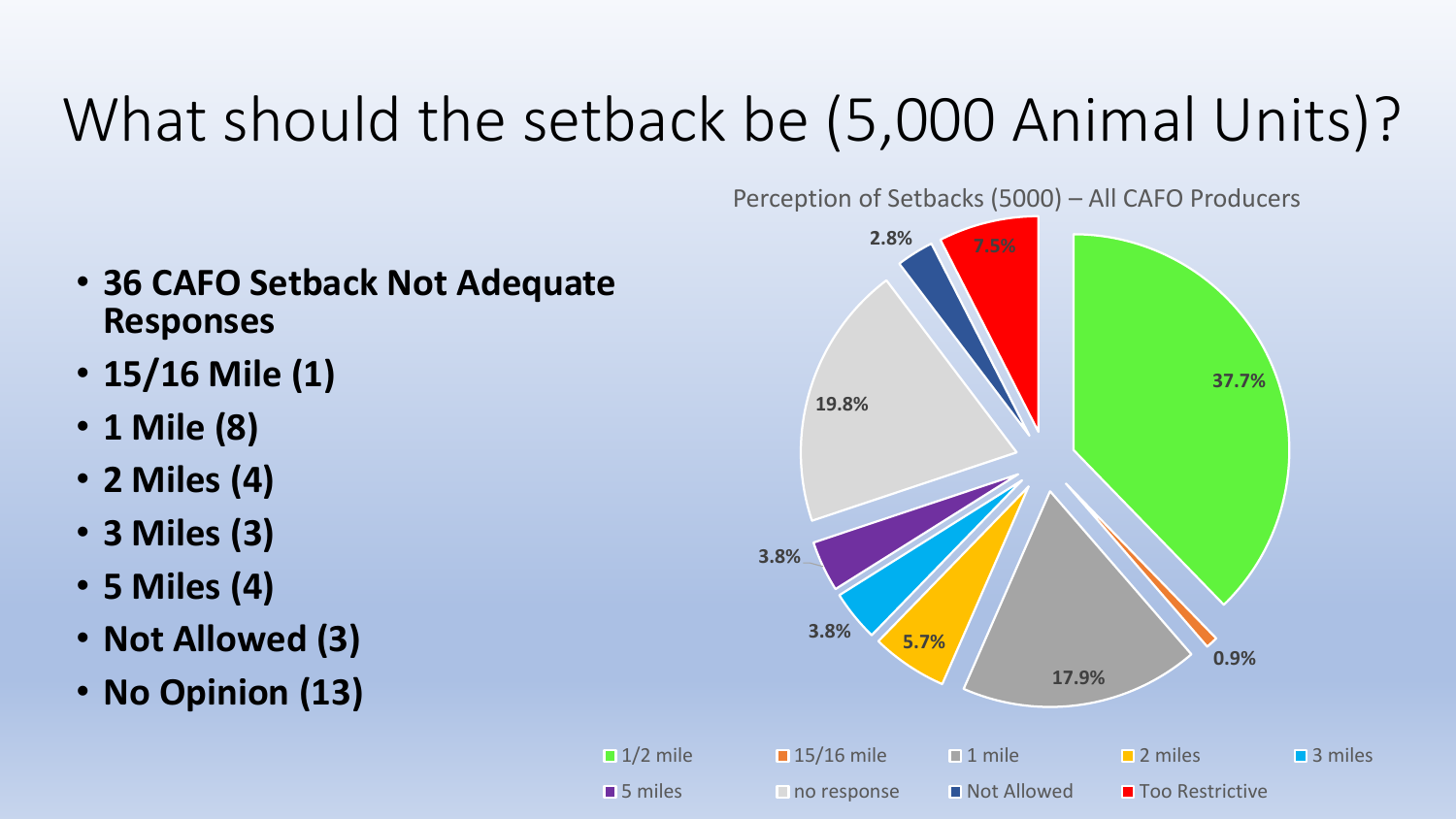## What should the setback be (5,000+ Animal Units)?

29.20% 1.90% 0.90% 17.90% 2.80% 1.90% 2.80% 4.70% 0.90% 4.70% 19.80% 4.70% 7.50%  $\blacksquare$  1/2 mile  $\blacksquare$  3/4 mile  $\blacksquare$  15/16 mile  $\blacksquare$  1 mile  $\blacksquare$  1.5 miles  $\blacksquare$  2 miles  $\blacksquare$  2.5 miles  $\blacksquare$  3 miles  $\blacksquare$  4 miles  $\blacksquare$  5 miles ■ no response ■ Not Allowed ■ Too Restrictive

Perception of Setbacks (5000+) – All CAFO Producers

- **36 CAFO Setback Not Adequate Responses** 
	- **15/16 Mile (1)**
	- **1 Mile (7)**
	- **1.5 Miles (2)**
	- **2 Miles (2)**
	- **2.5 Miles (1)**
	- **3 Miles (4)**
	- **4 Miles (1)**
	- **5 Miles (4)**
	- **Not Allowed (4)**
	- **No Opinion (10)**